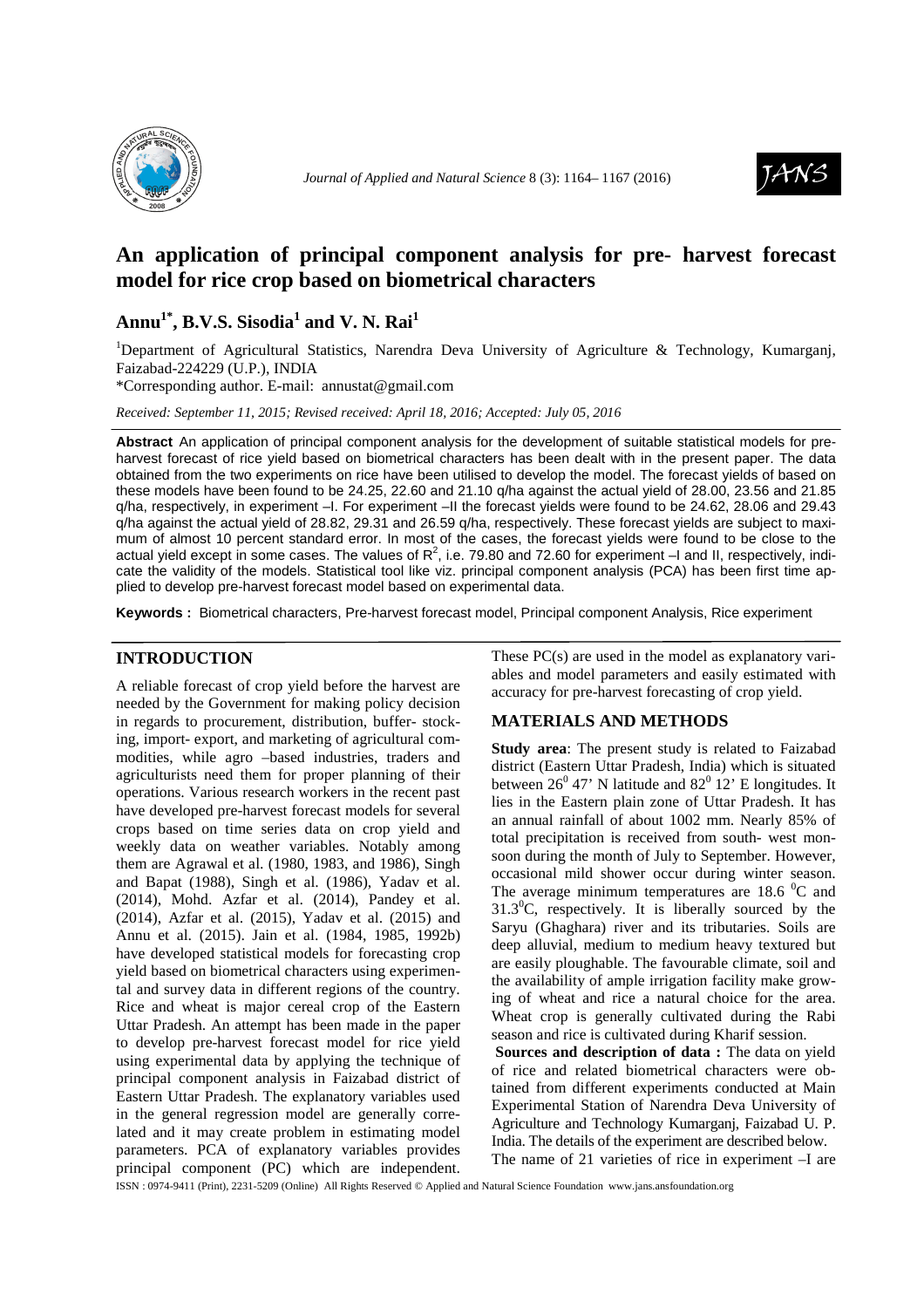as under.

- 1. NDRK-11-1, 2-NDRK-11-8, 3 NDRK-11-9, 4 NDRK-11-10, 5- NDRK-11-11
- 6 -NDRK-11-5, 7- NDRK-11-6, 8- NDRK-11-12, 9- NDRK- 11-13, 10-NDRK- 11-14
- 11 NDRK 11-15, 12- NDRK 11-16, 13- NDRK 11-17, 14- NDRK-11 - 18
- 15- NDRK- 11-18, 16- NDRK- 11-19, 17- NDRK- 11- 4, 18- NDRK -11-20, 19- CSR-36
- 20- SARJOO-52, 21- IR-28
- The name of 28 varieties of rice in experiment –II are as under.
- RAU-1428, 2- RAU-1-16, 3- CR-2218-64-1, 4 -CR-2218-207, 5- CR-2461-1
- 6 CR-2462-1, 7-CR-2219, 8- CARI Dhan-2, 9-CARI Dhan -5, 10- NDRK-11-1
- 11- NDRK-11-2, 12- NDRK-11-3, 13-NDRK-11-4, 14 - NDRK-11-5, 15- NDRK-11-6

16- RP-4353, 17-RP-4631, 18-PNL-9, 19- CSR-2K-

219, 20-CSR-2K-242, 21-CSR-2K-255, 22-CSR-2K-262, 23- Check (CST-7-1), 24-Check (CST-27), 25- Check (CST-36) 26- Pusa Sugandha-1121, 27- Pusa Sugandha 28- Narendra Usar Dhan-3

The following biometrical characters for rice was measured from each plot of the experiment following standard methods of measurement

1. Plant population /plot 2. Plant Height 3. No. of tillers/ plot 4. Length of ear head/plant 5. Basal Girth 6. Green leaves/plant 7. No. of grain/ear head

**Development of preharvest forecast model using orincipal component analysis:** PCA is a multivariate technique for data reduction. It is a mathematical function, which does not require user to specify the statistical model or assumption about distribution of original variables. It may also be mentioned that principal components are artificial variables and often it is not possible to assign physical meaning to them. Further, since principal component analysis transforms original set of correlated variables to new set of uncorrelated variables, it is worth stressing that if original variables are uncorrelated, than there is no point in carrying out principal component analysis. The theory of principal component analysis is available in many standard books on multivariate analysis (Anderson, et al., 1974) so its theoretical aspects are not presented here. Let  $x_{ij}$ be the value of  $j<sup>th</sup>$  biometrical character (j= 1, 2,...p) corresponding to i<sup>th</sup> varieties of experiment (  $i=1$ , 2,...n). The PCA for  $x_{ij}$ 's will be carried out. Let PC<sub>1</sub>,  $PC_2$ ,.... $PC_K$  be first K (K< P) principal components explaining variability about 90 percent of the total variation in  $x_{ij}$ 's. Using these K principal components as regressor variables and varieties yield (yi) as regressand, the following linear multiple regression model for pre-harvest forecast of crop yield has been proposed.

 $y_i = \beta_0 + \beta_1 P C_{1i} + \beta_2 P C_{2i} + ... \beta_k P C_{ki} + e_i, \quad i = 1, 2, ...$ n. where  $y_i$  is the crop yield of the i<sup>th</sup> plot;

 $\beta$ <sub>0</sub>,  $\beta$ <sub>1</sub>,  $\beta$ <sub>2</sub> ...  $\beta$ <sub>K</sub> are model parameter and e<sub>i</sub> is error term assumed to follow independently normal distribution with mean 0 and variance  $\sigma^2$ . The aforesaid model is fitted with the data by least square technique.

**Measures for validation and comparison of the models** Different procedures have been used for the comparison and the validation of the models developed. These procedures are given bellow.

**Coefficient of determination**  $\begin{pmatrix} R^{-2} & \text{and} & R^{-2} \\ R^{-2} & \text{and} & \end{pmatrix}$ The models were validated on the basis of  $R \begin{array}{cc} 2 \\ a_{ij} \end{array}$  $R^{-2}$ 

which can be computed from the formula given in Drapper and Smith (1988) 2 *R adj*

For computation of Percent Deviation of forecast yield from actual yield, Root Mean Square Error (RMSE) and Percent Standard Error of the forecast yield, the formulae are given in Mohd. Azfar et al. (2015) and Yadav and Sisodia (2015).

#### **RESULTS AND DISCUSSION**

Using the data on plant biometrical characters  $X_1, X_2, X_3$  $X_3$ ,  $X_4$ ,  $X_5$ ,  $X_6$  and  $X_7$  the principal component analysis has been carried out for the data of both the experiments. Since first five principal components have explained about 87.86 percent of total variability in the both the experiments of rice, these first five principal components have been used as regressor variables and varieties yield as regressand in the development of the model. The yields of first 18 and 25 varieties of rice in experiment-I and II, respectively were used for model fitting and the yields of last three varieties of the experiments were used for validation of the models. The model has been fitted with the data of the rice experiments–I and II by applying least square technique. The fitted models along with values of  $R^2$  and  $R^2_{\text{adj}}$  are presented in Table 2.The forecast yield for remaining three varieties of the rice experiment  $- I$  and  $II$  were computed by applying the forecast models given in the Table 2. The values of percent deviation of forecast, RMSE and PSE (CV) for each forecast from the models have been computed and are presented in the Table 3 along with actual and forecast yield.

For experiment- I, it can be observed from the Table-2 that only first principal component  $(PC_1)$  has shown positive significant effect at 1 percent significant level on the yield. The values of  $R^2$  and  $R^2$  *a* have been obtained reasonably high, i.e. 79.80 and 71.40 percent, respectively. For experiment-II, the first principal component  $(PC_1)$  has shown positive significant effect at 1 percent significant level while fifth principal component  $(PC_5)$  has shown negative significant effect at 5 percent level of significant. The values of have been obtained to be 72.60 and 61.20 percent, respectively. However, the relaand  $R^2_{adj}$  $R^2$ 

tionship between principal components and yields do not exhibit actual relationship between yield (Y) and biometrical characters  $(X_i^s)$ . The perusal of the Table 3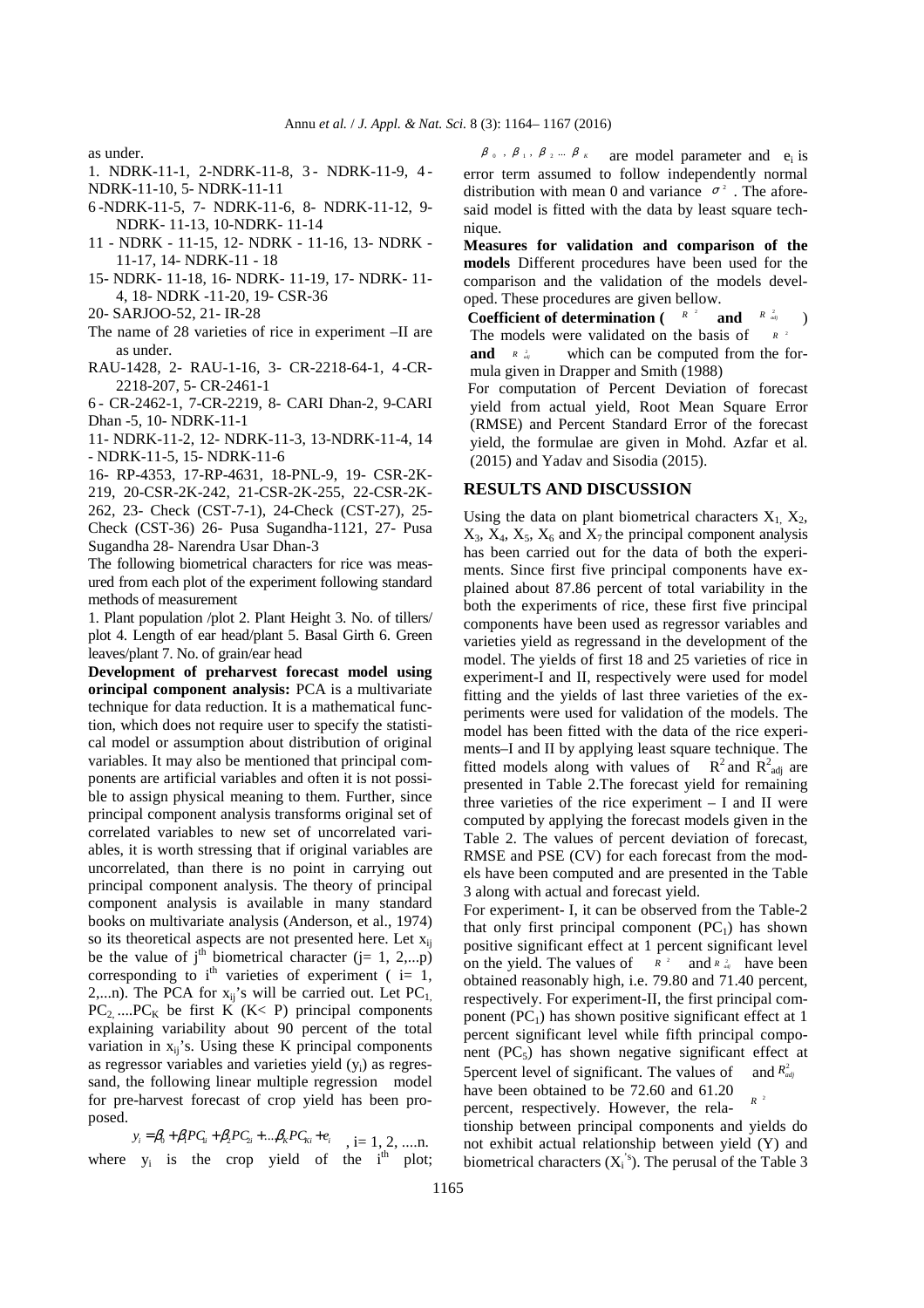| Sr. no.           | <b>Experiment</b> | <b>Design</b>                                                                                                                                                         |              | <b>Treatment</b> | Replication       | <b>Plot size</b>   | Date of sowing                |
|-------------------|-------------------|-----------------------------------------------------------------------------------------------------------------------------------------------------------------------|--------------|------------------|-------------------|--------------------|-------------------------------|
| 1.                |                   | Randomized<br>Design                                                                                                                                                  | <b>Block</b> | 21 Varieties     | 03                | 2.0m.X<br>$3.0m$ . | $10^{\text{th}}$ August, 2011 |
| 2.                | $\mathbf{I}$      | Randomized<br>Design                                                                                                                                                  | <b>Block</b> | 28 Varieties     | 03                | 4.0m.X<br>$2.0m$ . | $16th$ August, 2011           |
|                   |                   | <b>Table 2:</b> Forecast model for rice experiment I & II.                                                                                                            |              |                  |                   |                    |                               |
| <b>Experiment</b> |                   | <b>Forecast model</b>                                                                                                                                                 |              |                  | ${\bf R}^{2}$ (%) |                    | $R^2_{adi}$ (%)               |
| I                 |                   | Yield= $24.89 + 2.213**$ pc <sub>1</sub> -0.210pc <sub>2</sub><br>$(0.590)$ $(0.359)$ $(0.416)$<br>$+1.171pc_3+0.897pc_4+0.788pc_5$<br>$(0.510)$ $(0.638)$<br>(0.650) |              |                  | 79.80**           |                    | 71.40                         |
| $\mathbf{I}$      |                   | Yield= $27.55+1.57**$ pc <sub>1</sub> -0.6920pc <sub>2</sub><br>$(0.809)$ $(0.529)$ $(0.763)$<br>$+1.453pc_3+2.143pc_4-2.312*pc_5$<br>$(0.813)$ $(0.946)$<br>(0.769)  |              |                  |                   | $72.60**$          | 61.20                         |

Annu *et al.* / *J. Appl. & Nat. Sci.* 8 (3): 1164– 1167 (2016)

Note: Figures in bracket denote Standard Error of regression coefficient, \*Significant at  $p \le 0.05$  \*\* Significant at  $p \le 0.01$ 

**Table 3.** Actual and forecast yield of rice on based rice experiment I &II.

**Table 1.** Detail of experiments.

| <b>Experi-</b> | <b>Actual Yield</b><br>(q)                     | <b>Forecast Yield</b>                       |
|----------------|------------------------------------------------|---------------------------------------------|
| ment           | ha)                                            | (q/ha)                                      |
| I              | $(i)$ 28.00                                    | 24.25(13.38)                                |
|                | $(ii)$ 23.56<br>$(iii)$ 21.85<br><b>RMSE</b>   | 22.60 (4.03)<br>21.10 (3.38)<br>2.27        |
| $\mathbf{I}$   | PSE(CV)<br>PSE(CV)<br>PSE(CV)<br>$(i)$ 28.82   | 6.75<br>9.27<br>10.15<br>24.62(14.53)       |
|                | (ii) 29.31<br>$(iii)$ 26.59<br>RMSE<br>PSE(CV) | 28.06(4.26)<br>29.43(10.68)<br>3.01<br>9.57 |
|                | PSE(CV)<br>PSE(CV)                             | 9.91<br>9.23                                |

Note: Figure in Brackets denoted % deviation of forecast, CV: Coefficient of variation

reveals that the proposed models based on  $R^2$  biometrical characters by applying principal

component analysis has provided forecast yield very close to the actual yield of rice in both the situations of normal and late sowing of rice. The percent standard errors of the forecast in both situations have been found to be below 10 percent. Mohd. Azfar et al (2015) has shown that standard errors of forecast for rapeseed and mustard yield using PCA of weather variable have been found to be below 15 percent. In another study by Mohd. Azfar et al (2014), it has been shown that standard errors of forecast for rapeseed and mustard yield were below 10 percent when application of discriminant function analysis of weather variables was used, Yadav et al (2014) have found standard errors of forecast of wheat below 5 percent while applying technique of PCA of weather variables. The percent RMSE has been also found to be below 3 percent in the present study. Thus, on the basis of the overall results of the Table 2 and 3, it can be concluded that the application of technique of PCA has provided a suitable forecast model using biometrical characters. Therefore, the proposed model can be used to obtain reliable preharvest forecast of rice yield in both the situations if the proper measurement on biometrical characters under consideration are available.

#### **Conclusion**

The results and discussion as above reveals that the application of technique of principal component analysis of biometrical characters has provided suitable forecast model with standard error of forecast yield below 10 percent and RMSE below3.00 percent. Therefore, it may be concluded that the proposed model can provide reliable forecast of the rice yield in both early and late sowing of rice with proper measurement of biometrical characters.

#### **ACKNOWLEDGEMENTS**

The authors are thankful to Dr. O. P. Verma, Assistant Professor & Rice Breeder, of N. D. U. A. & T. Kumarganj Faizabad for providing the data of rice experiment for the present study. The authors are also thankful to the reviewer of the paper for his valuable suggestions and corrections which have improve the earlier version of the paper.

#### **REFERENCES**

- Agrawal, R., Jain, R.C. and Jha, M.P. (1986). Models for studying rice crop weather relationship. *Mausam,* 37  $(1), 67-70.$
- Agrawal, R., Jain, R.C., Jha, M.P. and Singh, D. (1980). Forecasting of rice yield using climatic variables. *Ind. J. Agric. Sci.,* 50 (9), 680-684.
- Agrawal, R.; Jain, R.C. and Jha, M.P. (1983). Joint effects of weather variables on rice yields. *Mausam,* 34 (2),189-194.